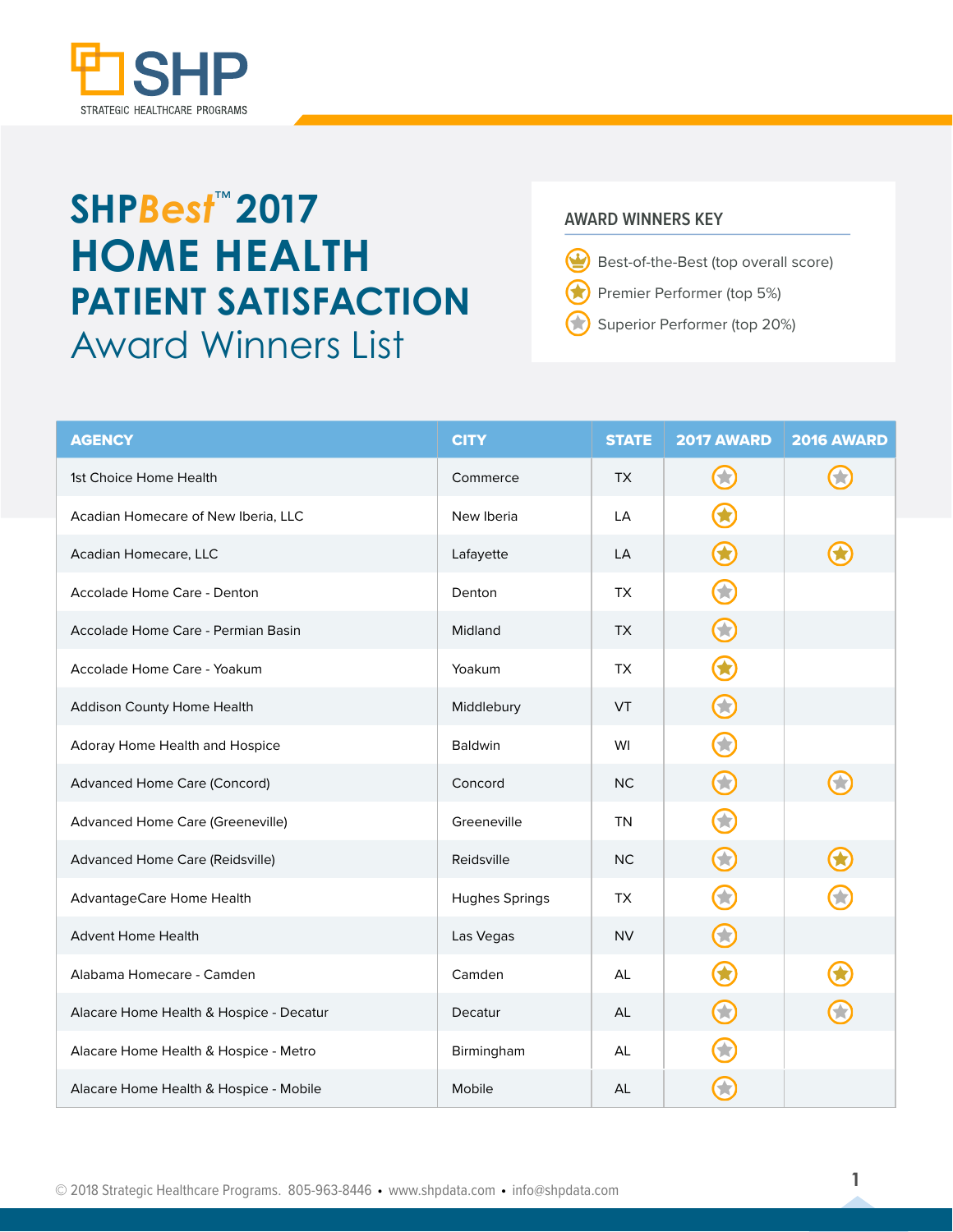| All Coast Physical Therapy Inc              | Lady Lake            | FL.       |                  |                  |
|---------------------------------------------|----------------------|-----------|------------------|------------------|
| Alliance Oklahoma Home Health North Central | Ponca City           | OK        | 53               | $\mathbf \Omega$ |
| Alliance Oklahoma Home Health Western OK    | Clinton              | OK        |                  | $\bigcirc$       |
| Allied Services Home Health                 | <b>Clarks Summit</b> | PA        | <b>SE</b>        | $\bf{C}$         |
| Altamaha Homecare, Inc                      | Baxley               | GA        |                  |                  |
| Altru's Home Health                         | <b>Grand Forks</b>   | <b>ND</b> | 53               |                  |
| Amedisys Home Health                        | Blountsville         | AL        |                  |                  |
| Amedisys Home Health                        | Trussville           | AL        | $\bf G$          | 文                |
| Amedisys Home Health                        | Jeffersonville       | IN        |                  |                  |
| Amedisys Home Health                        | Ashland              | KY        | $\mathbf{X}$     |                  |
| Amedisys Home Health                        | Columbia             | KY        |                  |                  |
| Amedisys Home Health                        | <b>Baton Rouge</b>   | LA        | 53               | $\bf C$          |
| Amedisys Home Health                        | Houma                | LA        |                  | C                |
| Amedisys Home Health                        | Lafayette            | LA        |                  | $\bigodot$       |
| Amedisys Home Health                        | Lake Charles         | LA        |                  |                  |
| Amedisys Home Health                        | Shreveport           | LA        |                  |                  |
| Amedisys Home Health                        | Elkton               | <b>MD</b> |                  |                  |
| Amedisys Home Health                        | Meridian             | <b>MS</b> |                  |                  |
| Amedisys Home Health                        | Oklahoma City        | OK        | $\bigodot$       |                  |
| Amedisys Home Health                        | Murfreesboro         | <b>TN</b> |                  |                  |
| Amedisys Home Health Care                   | Augusta              | GA        | $\bf G$          |                  |
| Amedisys Home Health Care                   | Middlesboro          | KY        | $\bigodot$       |                  |
| Amedisys Home Health Care                   | Hammond              | LA        | $\mathbf \Omega$ | $\bigcirc$       |
| Amedisys Home Health Care                   | Metairie             | LA        | $\bm{\omega}$    | $\bigcirc$       |
| Amedisys Home Health Care                   | Thomasville          | $NC$      | $\bigodot$       |                  |
| Amedisys Home Health Care                   | Warwick              | <b>RI</b> | $\bf C$          |                  |
| Amedisys Home Health Care                   | Elizabethton         | <b>TN</b> |                  |                  |
| Amedisys Home Health Care                   | Jackson              | <b>TN</b> | $\bf C$          | $\bigodot$       |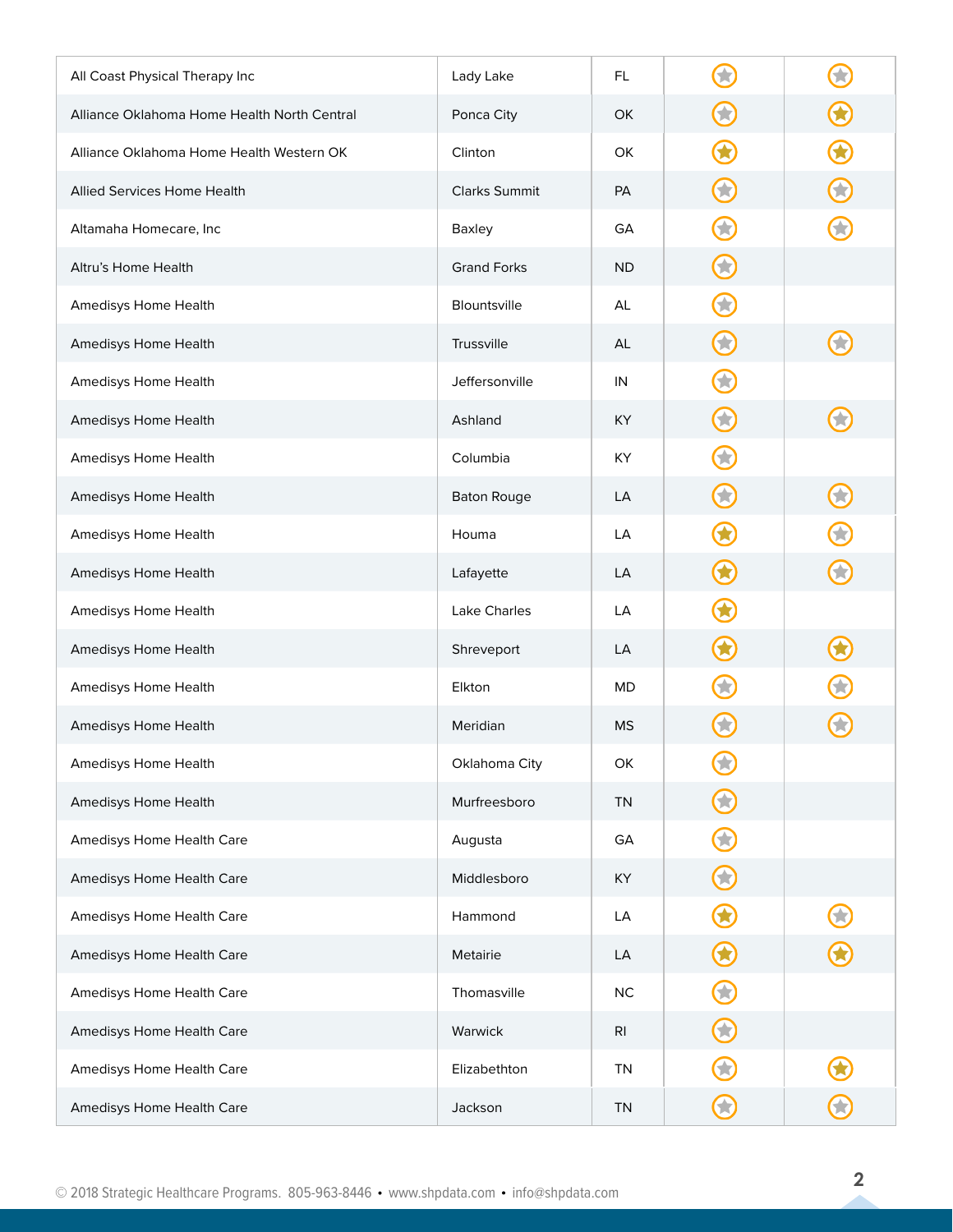| Amedisys Home Health Care                     | Morristown            | <b>TN</b> |              |               |
|-----------------------------------------------|-----------------------|-----------|--------------|---------------|
| Amedisys Home Health Care Services            | <b>Mount Sterling</b> | <b>KY</b> | 53           |               |
| Amedisys Home Health of Anniston              | Anniston              | AL        | 2            |               |
| Amedisys Home Health of Baltimore             | Forest Hill           | MD        | $\bf G$      |               |
| Amedisys Home Health of Beaufort              | Ladys Island          | SC        |              |               |
| Amedisys Home Health of Biloxi                | <b>Biloxi</b>         | <b>MS</b> |              |               |
| Amedisys Home Health of Brewton               | <b>Brewton</b>        | AL        |              |               |
| Amedisys Home Health of Collins               | Collins               | <b>MS</b> | 63           |               |
| Amedisys Home Health of Foley                 | Foley                 | AL        | 食            |               |
| Amedisys Home Health of Fort Payne            | Fort Payne            | AL        | 63           | 3             |
| Amedisys Home Health of Greenville            | Greenville            | AL        |              |               |
| Amedisys Home Health of Missouri              | Hillsboro             | <b>MO</b> | 53           |               |
| Amedisys Home Health of PA                    | Uniontown             | PA        |              |               |
| Amedisys Home Health of Reform                | Reform                | AL        | $\bf G$      | $\bigcirc$    |
| Amedisys Home Health of Selma                 | Selma                 | AL        |              | $\bigcirc$    |
| Amedisys Home Health of Tennessee             | Tazewell              | <b>TN</b> |              | $\bm{\Theta}$ |
| Amedisys Home Health of Vicksburg             | Vicksburg             | <b>MS</b> |              |               |
| Amedisys Home Health of Walker                | Jasper                | AL        |              |               |
| Amedisys Home Health Services                 | Goodlettsville        | <b>TN</b> | W            |               |
| American Home Care Express                    | Lincolnwood           | IL        |              |               |
| American Nursing Care - Evansville-Petersburg | Evansville            | IN        | $\bigstar$   |               |
| Amicita Home Health                           | Vidalia               | GA        | $\bf G$      |               |
| APC Home Health Service Inc                   | Harlingen             | TX        | 3            |               |
| Apex Home Health - Ormond Beach               | Ormond Beach          | FL.       | $\bigodot$   |               |
| <b>Assisted Care of The Carolinas</b>         | Snow Hill             | <b>NC</b> | 3            |               |
| Athens Regional Home Health                   | Athens                | GA        | $\bigodot$   |               |
| Athens-Limestone Homecare                     | Athens                | AL        |              |               |
| Banner Home Care Payson                       | Payson                | AZ        | $\mathbf{Z}$ |               |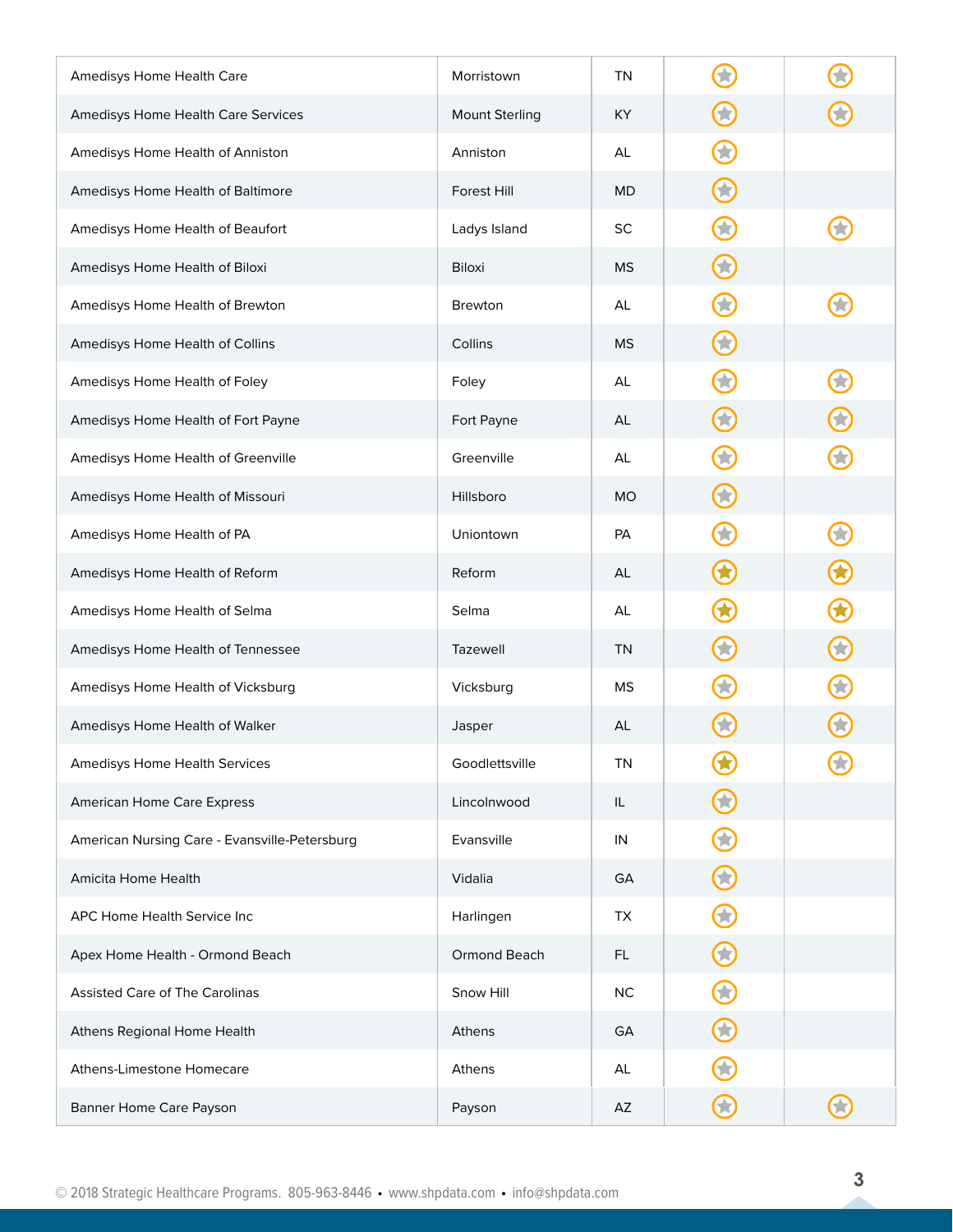| <b>Baptist Home Health Care</b>               | Jacksonville       | FL.       |              |               |
|-----------------------------------------------|--------------------|-----------|--------------|---------------|
| Bayada Home Health Care - BRK                 | Wyomissing         | PA        | 53           |               |
| Bayada Home Health Care - DAV                 | Lexington          | <b>NC</b> | 3            |               |
| Bayada Home Health Care - PRV                 | Roxboro            | NC.       | $\bf G$      |               |
| Bayou Home Care LLC - Acadiana                | Morgan City        | LA        |              |               |
| Bayou Home Care, LLC                          | Houma              | LA        | 53           | 3             |
| Bellefonte Home Health Care Agency            | Ashland            | KY        |              | $\bf G$       |
| Better @ Home - Villages                      | Lady Lake          | FL.       | 53           | $\bigodot$    |
| <b>Boone Memorial Homecare</b>                | Danville           | <b>WV</b> |              | 3             |
| <b>Bristol Hosp Home Care Agency</b>          | <b>Bristol</b>     | <b>CT</b> | 63           | $\bf C$       |
| Brookwood Baptist Health-Home Health          | Birmingham         | AL        |              |               |
| <b>Bunkie Homecare</b>                        | <b>Bunkie</b>      | LA        | O            |               |
| Caldwell County Home Health - Princeton       | Princeton          | KY        |              |               |
| Cardio Care                                   | Chicago            | IL        | 63           |               |
| Cardiovascular Home Care Inc                  | Fort Worth         | TX        |              |               |
| Care Partners Home Health                     | Morgantown         | WV        |              | $\bigodot$    |
| Caresouth, An Affiliate Of Crisp Reg Hospital | Cordele            | GA        |              |               |
| Carolina Home Care                            | <b>Forest City</b> | <b>NC</b> |              |               |
| Carolinas Home Health                         | Florence           | <b>SC</b> | O            |               |
| <b>Carter Healthcare</b>                      | Steubenville       | OH        | 53           |               |
| <b>Carter Healthcare</b>                      | Del Rio            | TX        | 文            |               |
| Carter Healthcare of South Oklahoma, LLC      | Ardmore            | OK        | $\bf \Omega$ |               |
| <b>Carteret Home Health Services</b>          | Morehead City      | <b>NC</b> | 3            |               |
| Central Georgia Home Health                   | Macon              | GA        | 3            | $\bigodot$    |
| Central Texas Medical Center Home Health      | San Marcos         | TX        |              | $\bigcirc$    |
| <b>CGH Home Nursing</b>                       | Sterling           | IL        | <b>C3</b>    | $\bigcirc$    |
| Cherokee Home Health                          | Centre             | AL        |              | $\bigcirc$    |
| CHI Health at Home - Bismarck                 | <b>Bismarck</b>    | <b>ND</b> | $\mathbf{Z}$ | $\bm{\Theta}$ |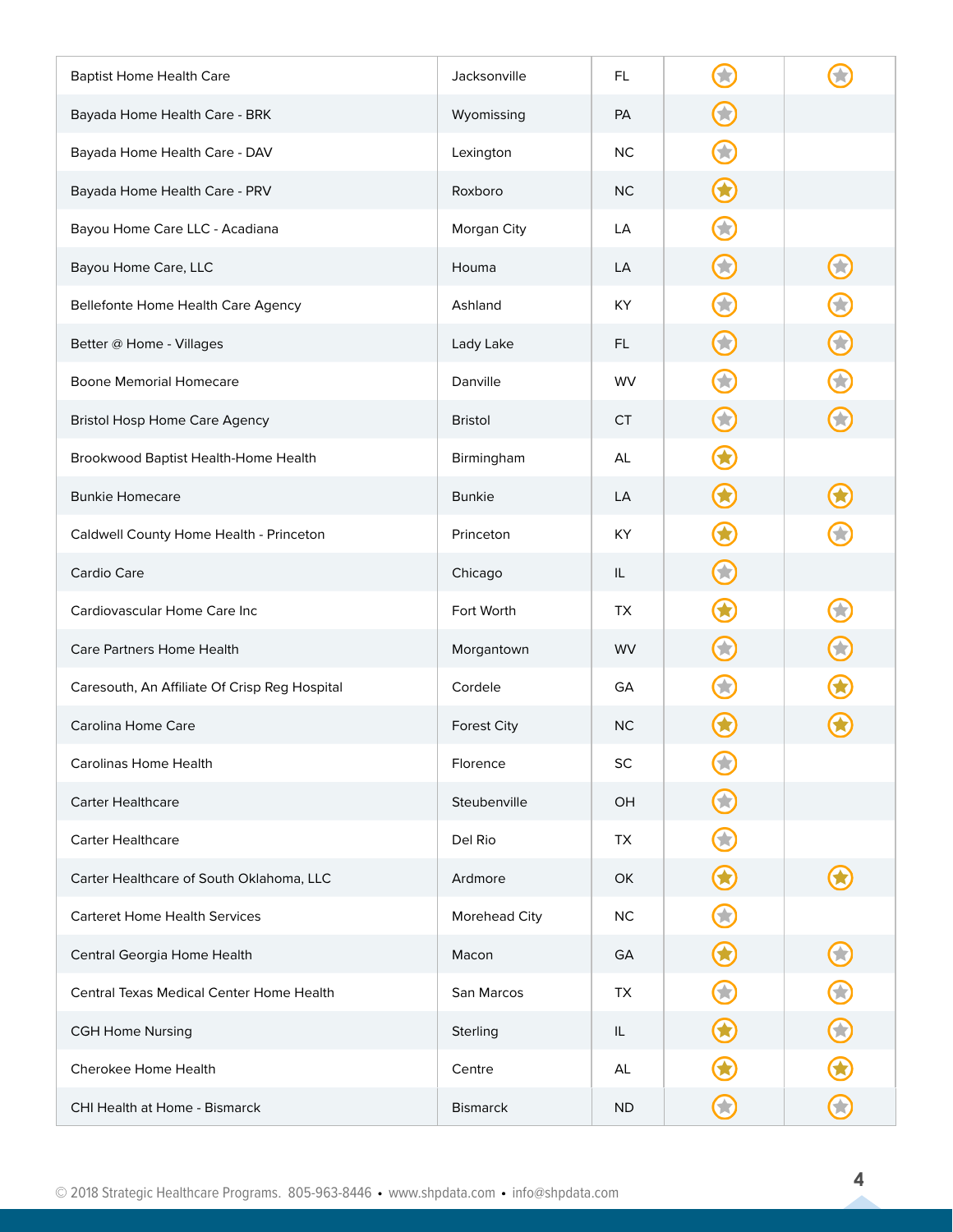| CHI Health at Home - Little Falls               | <b>Little Falls</b> | MN        |                       |              |
|-------------------------------------------------|---------------------|-----------|-----------------------|--------------|
| Childress Regional Medical Center - Home Health | Childress           | TX.       | O                     |              |
| CHRISTUS Good Shepherd- Longview                | Longview            | <b>TX</b> |                       |              |
| <b>CHRISTUS Good Shepherd- Marshall</b>         | Marshall            | TX        | 53                    |              |
| Christus HomeCare of Corpus Christi             | Corpus Christi      | TX.       |                       |              |
| Clay County Hospital Home Care, LLC             | Ashland             | AL        | 63                    | 3            |
| CMB, Inc. DBA Key Home Health Care              | Hammond             | LA        |                       |              |
| CMS Health Care Inc                             | Early               | <b>TX</b> | 63                    | $\bigcirc$   |
| Colorado Plains Medical Center Home Health      | Fort Morgan         | CO        | $\bigstar$            | $\bigodot$   |
| <b>Community Nurse Home Care</b>                | Fairhaven           | MA        | 63                    | $\bigodot$   |
| Community Nurses, Inc.                          | St Marys            | PA        | 53                    | 3            |
| Community VNA                                   | Attleboro           | MA        | 63                    | $\bf C$      |
| Complete Home Care, LLC                         | Las Vegas           | <b>NV</b> | $\blacktriangleright$ |              |
| Concepts Of Care Home Health                    | Lafayette           | LA        | 3                     | 3            |
| Conemaugh Home Health                           | Johnstown           | PA        |                       |              |
| Conway Regional Homecare Svcs                   | Conway              | AR        | 53                    | $\bigcirc$   |
| Coosa Valley Homecare                           | Sylacauga           | AL        |                       |              |
| Deaconess HomeCare - Brookhaven                 | Brookhaven          | <b>MS</b> |                       |              |
| Deaconess HomeCare - Fayetteville               | Fayetteville        | <b>TN</b> | 3                     |              |
| Deaconess HomeCare - Mt. Juliet                 | Mount Juliet        | <b>TN</b> |                       |              |
| Deaconess HomeCare II - Savannah                | Savannah            | <b>TN</b> |                       | $\bigcirc$   |
| Deaconess HomeCare-Laurel                       | Laurel              | <b>MS</b> | $\bigodot$            | $\bm{\odot}$ |
| Decatur Mem Hosp Home Hith Svs                  | Decatur             | IL        | 3                     | $\bigodot$   |
| Decatur Morgan Homecare                         | Decatur             | AL        | $\bigodot$            |              |
| Delhi HomeCare                                  | Delhi               | LA        |                       |              |
| Doylestown Hospital Visiting Nurse-HCD          | Doylestown          | PA        | 3                     |              |
| DW McMillan Home Health                         | <b>Brewton</b>      | AL        |                       |              |
| <b>EAMC - Lanier Home Health</b>                | Valley              | AL        | $\mathbf \Omega$      | $\bigodot$   |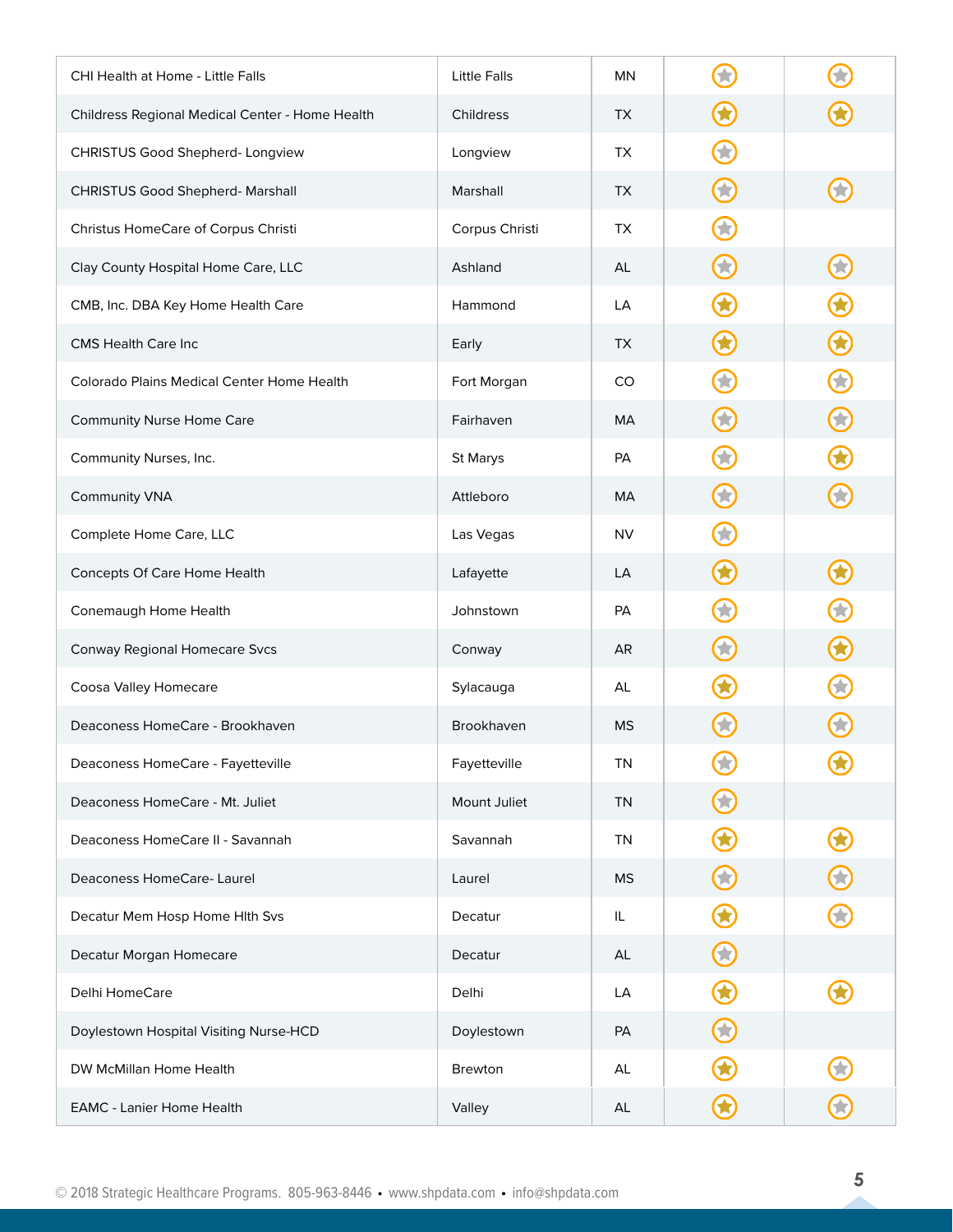| East Texas Medical Center Home Health North        | Pittsburg         | TX.       |                   |            |
|----------------------------------------------------|-------------------|-----------|-------------------|------------|
| East Texas Medical Center Home Health West         | Athens            | <b>TX</b> | <b>The Second</b> | 3          |
| Elite Home Health - Mena                           | Mena              | AR        |                   |            |
| Elite Home Health- Dewitt                          | De Witt           | AR.       | <b>Ski</b>        |            |
| Elite Home Health- Fordyce                         | Fordyce           | AR        |                   |            |
| Elite Home Health- Nashville                       | Nashville         | <b>AR</b> | 53                | 3          |
| Ellwood City Hospital HHA                          | Ellwood City      | <b>PA</b> |                   |            |
| Encompass Health of Alabama                        | Valley            | AL        | 53                |            |
| Encompass Health Of Central Oklahoma               | Norman            | <b>OK</b> |                   |            |
| Encompass Health of Corpus Christi                 | Corpus Christi    | <b>TX</b> | Œ                 | 63         |
| Encompass Health of East Texas                     | Nacogdoches       | TX.       |                   | $\bigcirc$ |
| Encompass Health of East Texas                     | Palestine         | TX.       | 83                | $\bigodot$ |
| Encompass Health of Eastern Oklahoma               | Muskogee          | OK        |                   |            |
| Encompass Health of Kentucky                       | Owensboro         | KY.       | 贪                 |            |
| Encompass Health of Lubbock                        | Lubbock           | TX.       |                   |            |
| Encompass Health of North Carolina                 | Marion            | NC        | 3                 |            |
| Encompass Health of North Central Texas            | Granbury          | TX.       |                   |            |
| Encompass Health of North Central Texas            | Sherman           | <b>TX</b> |                   |            |
| Encompass Health of Pennsylvania                   | Pittsburgh        | PA        | 53                |            |
| Encompass Health of Texarkana                      | Texarkana         | AR        |                   |            |
| Encompass Health of the Permian Basin              | <b>Big Spring</b> | TX        | 3                 |            |
| Encompass Health of West Texas                     | Abilene           | TX        | $\bigodot$        |            |
| Eunice Community Home Health                       | Eunice            | LA        | 3                 |            |
| Excellent Care Home Health Services, Inc           | Rancho Cucamonga  | CA        |                   |            |
| <b>Expert Home Care</b>                            | Feasterville      | PA        |                   | 0          |
| Extendicare Home Health of Western TN - Union City | Union City        | <b>TN</b> | Œ                 | $\bigodot$ |
| Farmington Valley VNA                              | Simbury           | <b>CT</b> |                   |            |
| Fauquier Health Home Care Services                 | Warrenton         | <b>VA</b> | $\bf C$           | 0          |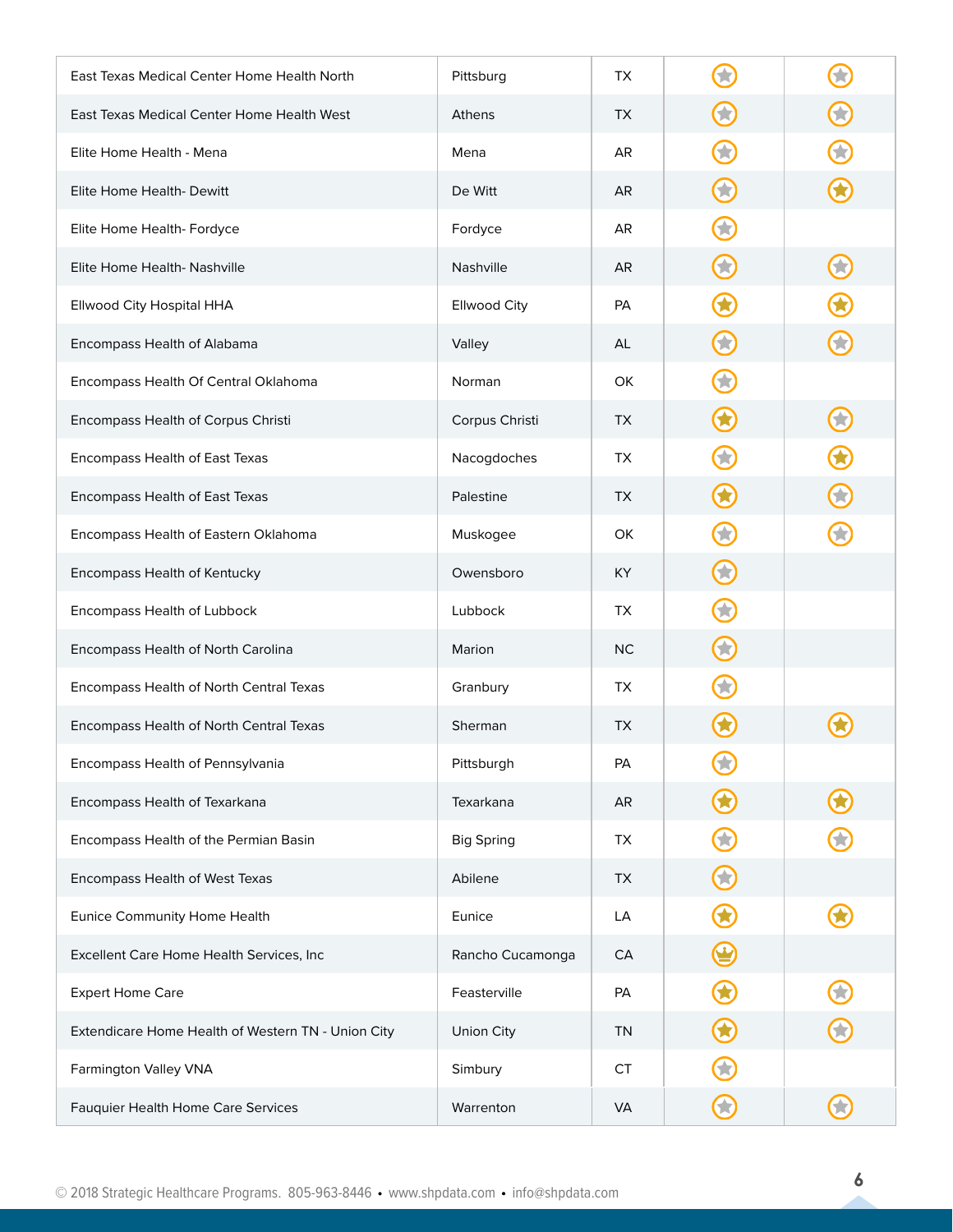| Fayette Medical Center Homecare                       | Fayette                 | AL        |                       |            |
|-------------------------------------------------------|-------------------------|-----------|-----------------------|------------|
| Feliciana Home Health - Clinton                       | Clinton                 | LA        | 53                    | $\bigcirc$ |
| Feliciana Home Health South - Gonzales                | Gonzales                | LA        |                       | G          |
| Feliciana Home Health West - Plaquemine               | Plaquemine              | LA        | 63                    | $\bf{O}$   |
| <b>First Choice Health Services</b>                   | <b>Glendale Heights</b> | IL        |                       |            |
| First Dominion Hm Hlth Care                           | Lynchburg               | <b>VA</b> | 3                     |            |
| First Health Home Care - Richm                        | Rockingham              | <b>NC</b> | 贪                     |            |
| Floyd Valley Community Health                         | Le Mars                 | IA        | 63                    | 3          |
| Franklin Homecare                                     | Franklin                | LA        |                       |            |
| Frederick Memorial Hosp HHA                           | Frederick               | <b>MD</b> | 53                    |            |
| Georgia Home Health                                   | Columbus                | GA        | 2                     |            |
| <b>Glenwood Home Health Services</b>                  | <b>West Monroe</b>      | LA        | 6                     |            |
| Gordon Home Care                                      | Calhoun                 | GA        | $\blacktriangleright$ |            |
| <b>Grant Memorial Homecare</b>                        | Petersburg              | <b>WV</b> | 63                    |            |
| Greene County Health Unit                             | Paragould               | AR        |                       |            |
| Greenville Hospital System HHA                        | Greenville              | <b>SC</b> | 文                     |            |
| Guardian Health Services LLC                          | Hickory                 | NC.       |                       |            |
| Hill Country Memorial Home Care Services              | Fredericksburg          | TX        |                       |            |
| HMC Home Health, LLC                                  | Savannah                | <b>TN</b> | IJ                    |            |
| Holy Redeemer Home Care                               | Runnemede               | NJ        |                       |            |
| Holy Redeemer Home Care-PA                            | Philadelphia            | PA        |                       |            |
| Home & Heart Health, Inc                              | Enon                    | <b>VA</b> | $\bigodot$            |            |
| Home Care Of Lancaster                                | Lancaster               | SC        | 3                     |            |
| Home Care Plus Inc                                    | Milford                 | <b>CT</b> | $\bigodot$            |            |
| Home Care Plus, Incorporated                          | Lewisburg               | WV        | 33                    | $\bigodot$ |
| Home Care Services of Haywood Regional Medical Center | Waynesville             | <b>NC</b> |                       |            |
| <b>Home Care Solutions</b>                            | Nashville               | <b>TN</b> |                       |            |
| Home Health And Hospice Care                          | Somerset                | PA        | $\bf C$               | $\bigodot$ |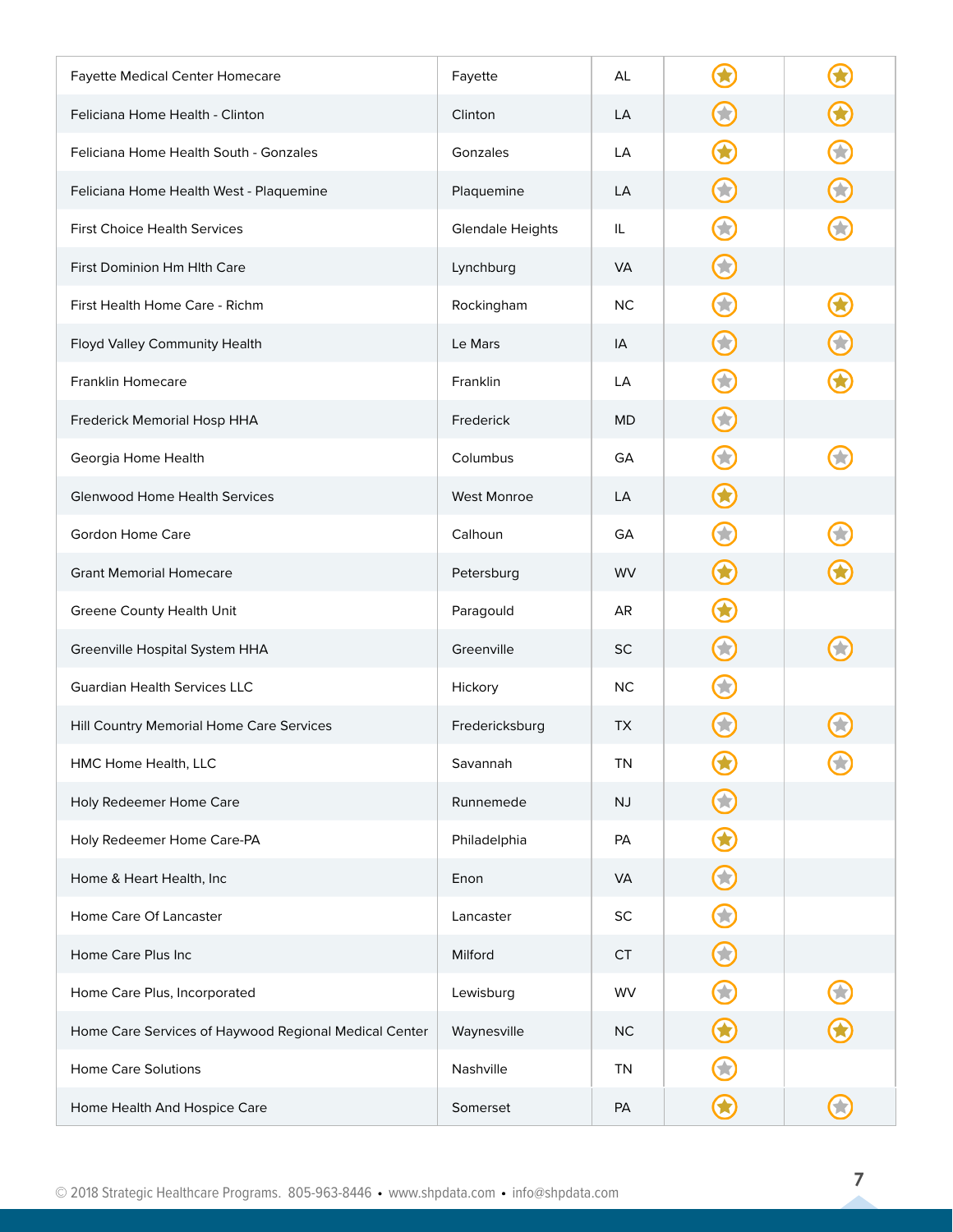| Homeplus                                            | Elkins          | WV            |                         |               |
|-----------------------------------------------------|-----------------|---------------|-------------------------|---------------|
| <b>Housecalls Home Health</b>                       | Parkersburg     | <b>WV</b>     | $\bigodot$              |               |
| Indiana HomeCare - Muncie                           | Muncie          | IN            | 2                       |               |
| Infirmary HomeCare - Jackson                        | Jackson         | AL            | $\hat{\mathbf{\Phi}}$   | $\bigodot$    |
| Jackson Home Health                                 | Ripley          | WV            |                         | C             |
| Jeff Davis MD Homecare                              | Jennings        | LA            | 3                       | $\bigcirc$    |
| <b>Keller Home Care</b>                             | Red Bay         | AL            | ×                       | $\bigodot$    |
| KentuckyOne Health VNA Health at Home - Clarksville | Clarksville     | IN            | 63                      | $\bm{\Theta}$ |
| KentuckyOne Health VNA Health at Home - London      | London          | KY            | 食                       | 2             |
| Kindred at Home                                     | Andalusia       | AL            | 63                      |               |
| Kindred at Home                                     | Anniston        | AL            | 63                      |               |
| Kindred at Home                                     | Clanton         | AL            | $\bf G$                 |               |
| Kindred at Home                                     | Daphne          | AL            | $\blacktriangleright$   |               |
| Kindred at Home                                     | Dothan          | AL            | 63                      |               |
| Kindred at Home                                     | Enterprise      | AL            |                         |               |
| Kindred at Home                                     | Foley           | AL            | 3                       | $\mathbf G$   |
| Kindred at Home                                     | Geneva          | AL            |                         |               |
| Kindred at Home                                     | Gilbertown      | AL            |                         |               |
| Kindred at Home                                     | Jasper          | $\mathsf{AL}$ | 63                      | $\bigodot$    |
| Kindred at Home                                     | Mobile          | $\mathsf{AL}$ | 63                      | $\bm{\odot}$  |
| Kindred at Home                                     | Moulton         | $\mathsf{AL}$ | 3                       | $\bigcirc$    |
| Kindred at Home                                     | Pell City       | AL            | $\bigodot$              | $\bm{\odot}$  |
| Kindred at Home                                     | Phenix City     | AL            | $\hat{\mathbf{\Theta}}$ |               |
| Kindred at Home                                     | Prattville      | AL            | $\bm{\Theta}$           |               |
| Kindred at Home                                     | Rainbow City    | $\mathsf{AL}$ | 63                      |               |
| Kindred at Home                                     | Sylacauga       | AL            | $\bigodot$              | $\bigodot$    |
| Kindred at Home                                     | Phoenix         | AZ            |                         |               |
| Kindred at Home                                     | San Luis Obispo | ${\sf CA}$    | $\mathbf C$             | $\bigodot$    |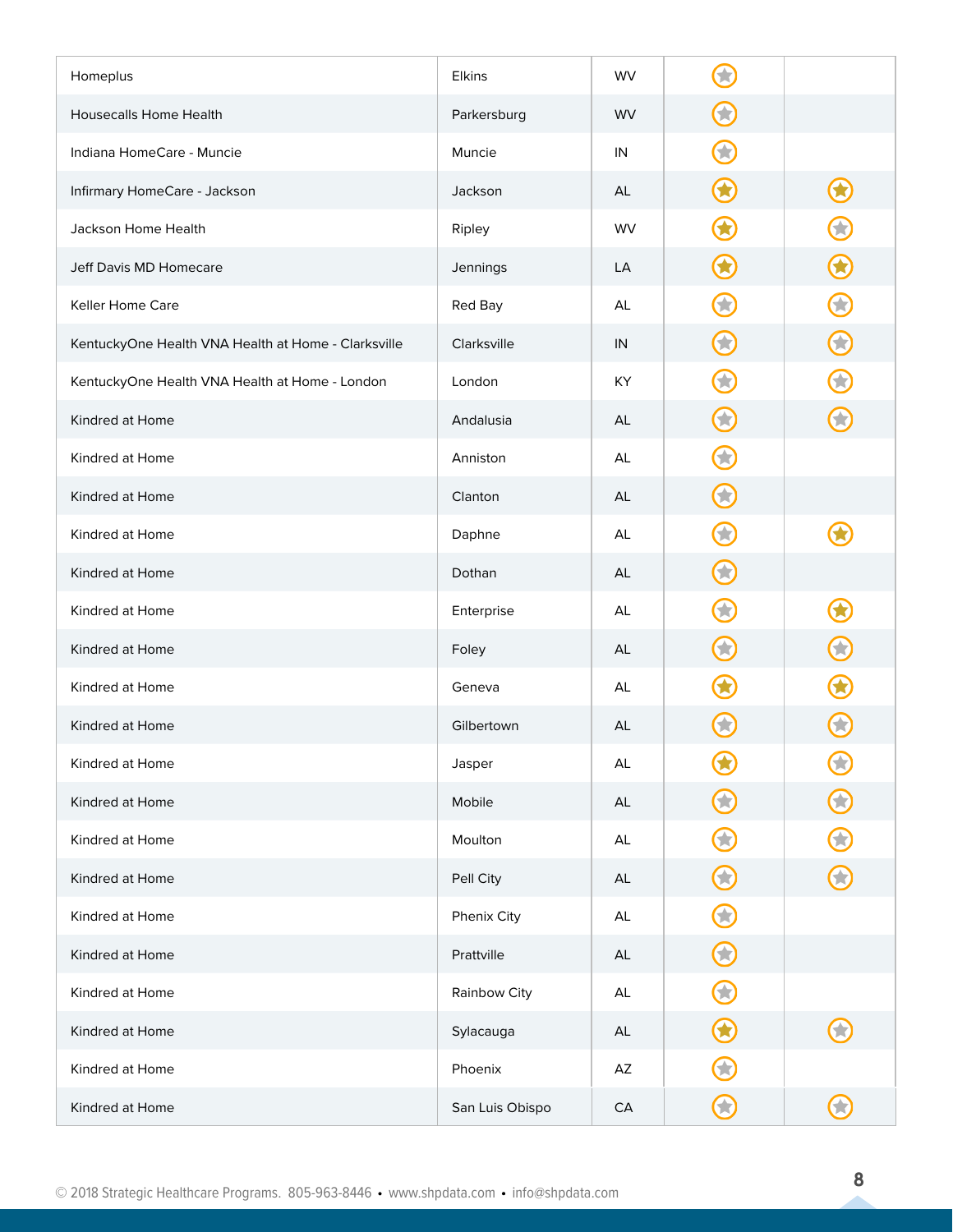| Kindred at Home | <b>Beverly Hills</b> | FL.       |            |              |
|-----------------|----------------------|-----------|------------|--------------|
| Kindred at Home | Lake City            | FL.       | <b>SE</b>  | $\bigodot$   |
| Kindred at Home | Marianna             | FL.       |            |              |
| Kindred at Home | Palatka              | FL.       | 53         | $\mathbf C$  |
| Kindred at Home | Panama City          | FL        |            | $\bf G$      |
| Kindred at Home | Bainbridge           | GA        | 63         | $\bigodot$   |
| Kindred at Home | Danville             | KY        | ★          |              |
| Kindred at Home | Fort Mitchell        | KY        | 3          |              |
| Kindred at Home | Hopkinsville         | KY        | 53         |              |
| Kindred at Home | Alexandria           | LA        | 3          | $\bigodot$   |
| Kindred at Home | Coushatta            | LA        |            | $\bigodot$   |
| Kindred at Home | Hammond              | LA        | 63         | $\bigcirc$   |
| Kindred at Home | Houma                | LA        |            |              |
| Kindred at Home | Jennings             | LA        | 3          | $\bf G$      |
| Kindred at Home | Plaquemine           | LA        |            |              |
| Kindred at Home | <b>Fall River</b>    | MA        | $\bf G$    | 3            |
| Kindred at Home | Independence         | <b>MO</b> |            |              |
| Kindred at Home | Calhoun City         | <b>MS</b> |            |              |
| Kindred at Home | Flowood              | <b>MS</b> | 3          | $\bigodot$   |
| Kindred at Home | Meridian             | <b>MS</b> | 3          | $\bm{\odot}$ |
| Kindred at Home | Tupelo               | <b>MS</b> | 3          | $\bigcirc$   |
| Kindred at Home | Burlington           | $NC$      | $\bigodot$ | $\bigcirc$   |
| Kindred at Home | Goldsboro            | $NC$      | 53         | $\bigodot$   |
| Kindred at Home | Greensboro           | $NC$      | $\bf G$    |              |
| Kindred at Home | King                 | NC        | 文          |              |
| Kindred at Home | Kinston              | $NC$      | $\bf C$    |              |
| Kindred at Home | Shelby               | NC        |            |              |
| Kindred at Home | Washington           | NC        | $\bf C$    |              |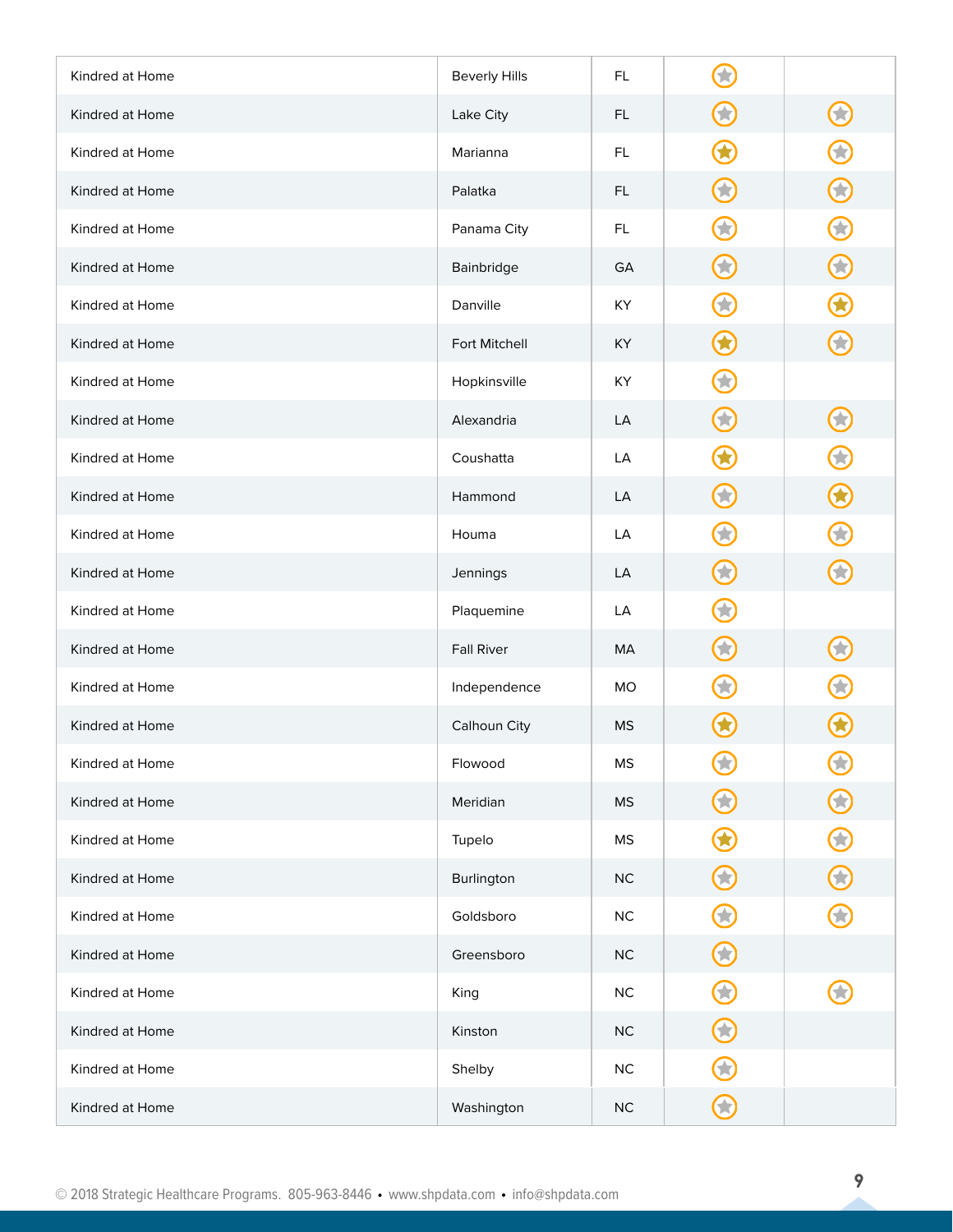| Kindred at Home                   | Youngsville          | <b>NC</b>      |               |            |
|-----------------------------------|----------------------|----------------|---------------|------------|
| Kindred at Home                   | Hauppauge            | <b>NY</b>      | $\bigodot$    |            |
| Kindred at Home                   | Westbury             | <b>NY</b>      |               |            |
| Kindred at Home                   | Uniontown            | OH             | 63            |            |
| Kindred at Home                   | <b>Wilkes Barre</b>  | PA             |               |            |
| Kindred at Home                   | Anderson             | $\sf SC$       | 3             |            |
| Kindred at Home                   | Florence             | SC             | 文             | 33         |
| Kindred at Home                   | Myrtle Beach         | <b>SC</b>      | 3             | $\bf O$    |
| Kindred at Home                   | Lebanon              | <b>TN</b>      | 贪             |            |
| Kindred at Home                   | <b>Beaumont</b>      | <b>TX</b>      | 3             |            |
| Kindred at Home                   | Colorado City        | <b>TX</b>      | 3             |            |
| Kindred at Home                   | Grapevine            | <b>TX</b>      | 63            |            |
| Kindred at Home                   | San Marcos           | TX             | $\bigstar$    | $\bigodot$ |
| Kindred at Home                   | Seymour              | TX             |               |            |
| Kindred at Home                   | Vernon               | TX             |               |            |
| Kindred at Home                   | Roanoke              | <b>VA</b>      | 3             |            |
| Kindred at Home                   | Racine               | WI             |               |            |
| Kindred at Home                   | Beckley              | <b>WV</b>      |               |            |
| Kindred at Home                   | Chapmanville         | WV             | $\bigodot$    |            |
| Kindred at Home                   | Charleston           | WV             |               |            |
| Kindred at Home                   | Summersville         | WV             | $\bigodot$    |            |
| Lagniappe Homecare Alexandria     | Alexandria           | LA             | $\bm{\Theta}$ |            |
| Lake Charles Memorial Home Health | Lake Charles         | LA             | $\bigodot$    |            |
| Lake Health                       | Mentor               | OH             | $\bigodot$    |            |
| Lakeshore Home Health             | <b>Breaux Bridge</b> | LA             | 3             |            |
| Lamoille Home Health Agency       | Morrisville          | VT             | $\bf C$       | 53         |
| LHC Homecare of South Alabama     | Opp                  | AL             |               |            |
| Life Care at Home                 | Cranston             | R <sub>l</sub> | $\bf C$       |            |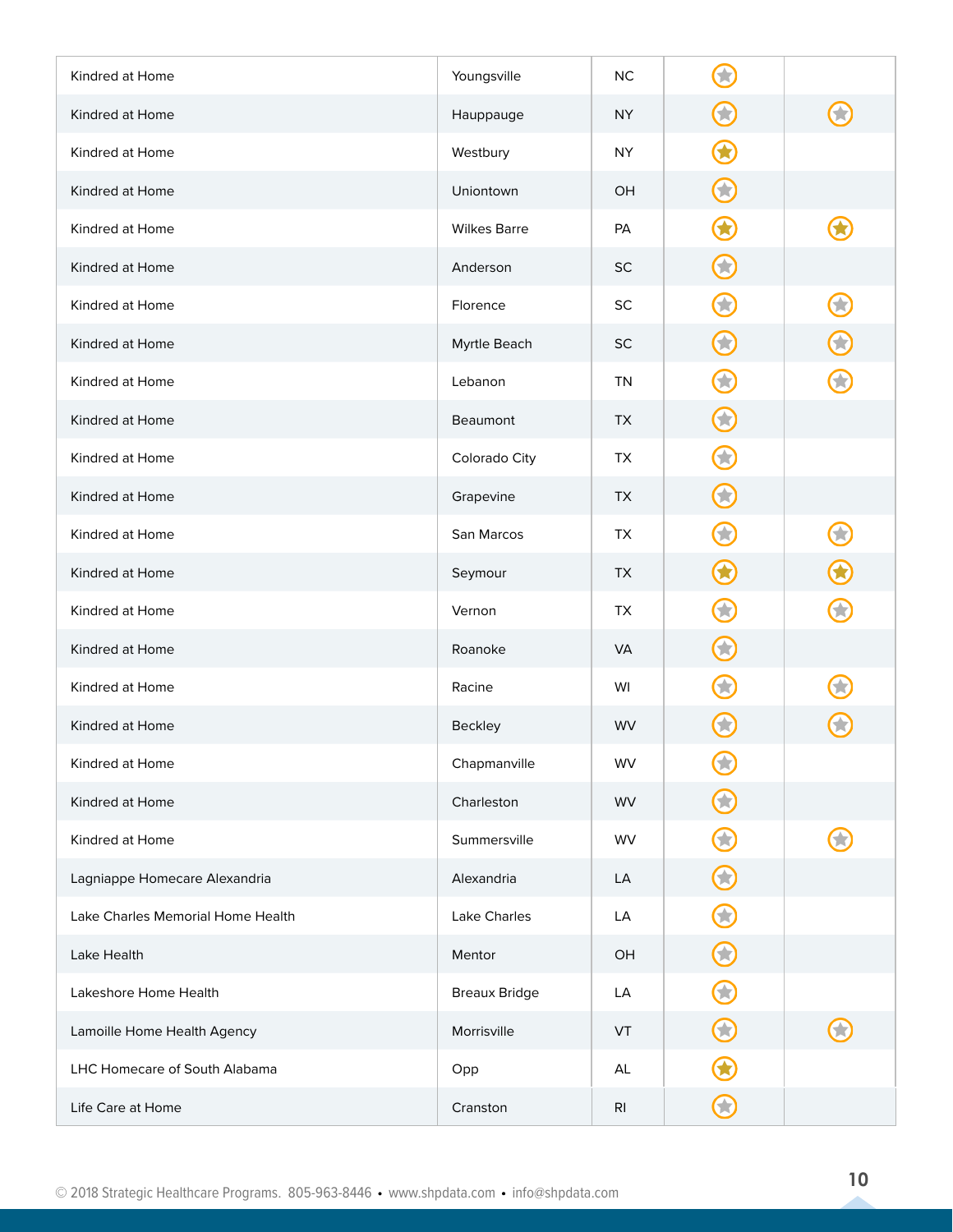| Lifeline Health Care Of Lincare                 | Hopkinsville    | KY        |               |               |
|-------------------------------------------------|-----------------|-----------|---------------|---------------|
| Lifeline Health Care of Logan                   | Russellville    | KY.       | 贪             |               |
| Lifeline Health Care of Pulaski                 | Somerset        | KY        |               |               |
| Lifeline Home Health                            | Tompkinsville   | <b>KY</b> |               |               |
| Lifeline Home Health Care - Springfield         | Springfield     | TN        |               | C             |
| Lifeline Home Health Care of Fulton             | Fulton          | <b>KY</b> |               | $\mathbf G$   |
| Lifeline Rockcastle Home Health                 | Mount Vernon    | KY        |               | $\Omega$      |
| Louisiana Homecare                              | Mansfield       | LA        | 3             | $\bigodot$    |
| Louisiana HomeCare- Minden                      | Minden          | LA        |               | $\bigcirc$    |
| Louisiana Homecare of Miss-Lou                  | Vidalia         | LA        | $\mathcal{L}$ | $\bf C$       |
| Lourdes Home Health                             | Lafayette       | LA        |               |               |
| Loving Care In Home Health Services             | Noble           | OK        | 53            |               |
| Maria Parham Regional Home Health               | Henderson       | <b>NC</b> |               |               |
| <b>Marion Regional Homecare</b>                 | Hamilton        | AL        |               |               |
| <b>Marshall Home Care</b>                       | Placerville     | CA        |               |               |
| Maryville - SSM Health at Home                  | Maryville       | <b>MO</b> |               |               |
| Maury Regional Home Services                    | Columbia        | <b>TN</b> |               |               |
| McAuley Seton Home Care                         | <b>Buffalo</b>  | <b>NY</b> |               |               |
| Mclaren Visiting Nurse & Hospice                | <b>Bay City</b> | MI        | 文             |               |
| Mcleod Home Health Inc                          | Florence        | SC        |               |               |
| Mederi Caretenders - Bradenton                  | Bradenton       | FL.       | 3             |               |
| Mederi Caretenders - Clearwater - 353-31        | Clearwater      | <b>FL</b> | $\bf{O}$      |               |
| Mederi Caretenders - Sarasota VS - 320-36       | Sarasota        | FL        | 33            |               |
| Medical Center Home Health                      | Jackson         | <b>TN</b> | $\bf G$       | $\bm{\omega}$ |
| <b>Medical Centers Homecare</b>                 | Guntersville    | AL        |               |               |
| <b>Medical Home Care Professionals</b>          | Redding         | CA        | $\bf G$       |               |
| <b>Memorial Home Care</b>                       | Jasper          | IN        |               |               |
| Memorial Hospital Union County Home Health Care | Marysville      | OH        | $\bf C$       |               |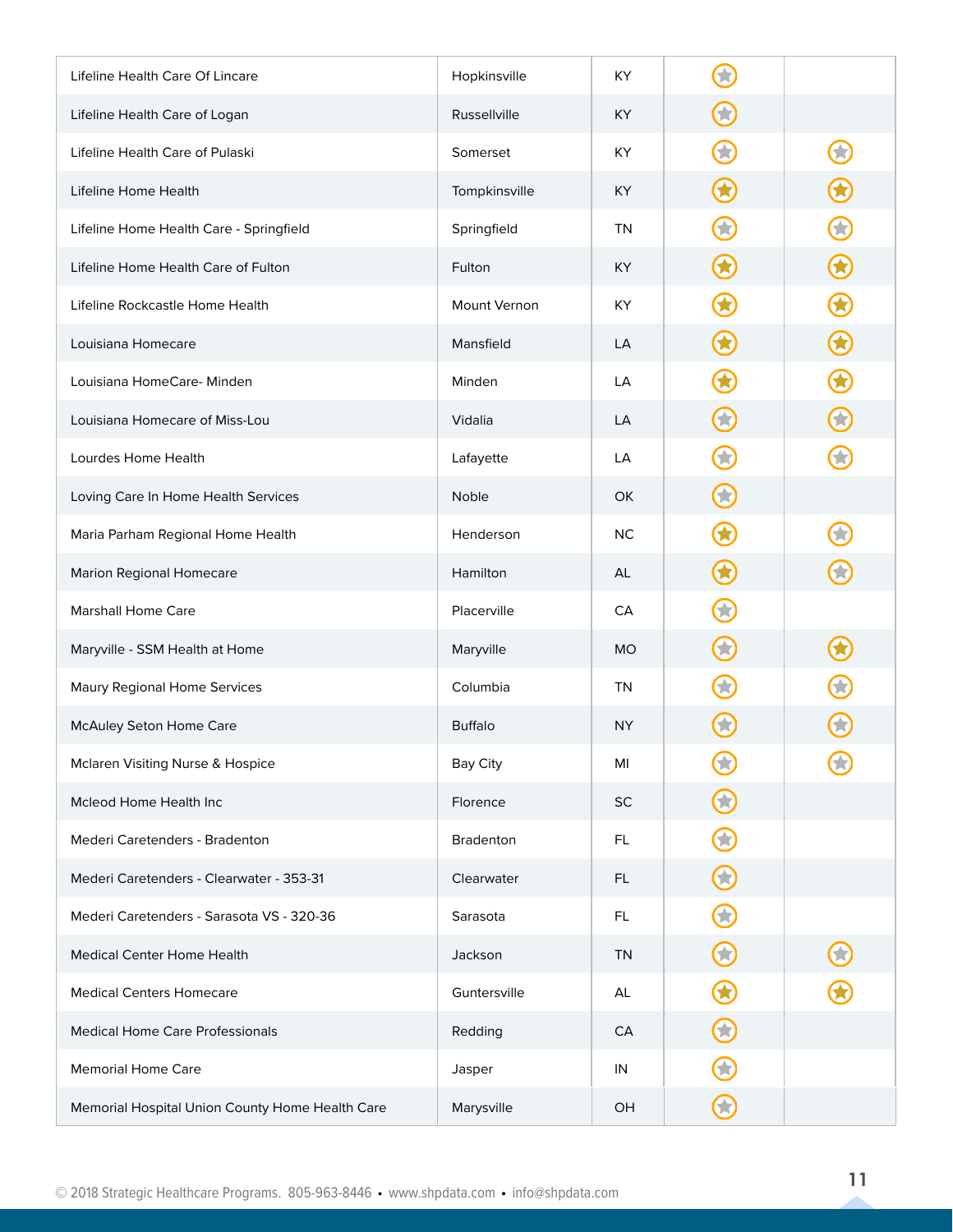| <b>Mercy Assisted Care</b>                      | Janesville           | WI        |              |            |
|-------------------------------------------------|----------------------|-----------|--------------|------------|
| Mercy Home Care                                 | Dubuque              | IA        | 63           |            |
| Minden Medical Center Home Health Agency        | Minden               | LA        |              |            |
| Mississippi Homecare - Vicksburg                | Vicksburg            | <b>MS</b> | 6            |            |
| Mississippi HomeCare of Eupora                  | Eupora               | <b>MS</b> |              |            |
| <b>MMSC Home Care Plus</b>                      | Marshalltown         | IA        |              |            |
| <b>MVI Home Care</b>                            | Youngstown           | OH        |              |            |
| Nashoba Nursing Service                         | Shirley              | MA        | $\bf G$      |            |
| Nason Home Health                               | Roaring Spring       | PA        | $\bigstar$   |            |
| Neighbors Care Home Health Agency               | Chester              | SC        | 0            |            |
| New Life Home Healthcare Services               | <b>Wichita Falls</b> | <b>TX</b> | $\mathbf{r}$ |            |
| NHC Homecare Columbia                           | Columbia             | <b>TN</b> | 3            |            |
| <b>NHC Homecare Crawfordville</b>               | Crawfordville        | FL.       |              |            |
| NHC Homecare Marianna                           | Chipley              | FL.       | O            | O          |
| <b>NHC Homecare Merritt Island</b>              | Merritt Island       | FL.       |              |            |
| NHC Homecare Murrells Inlet                     | Surfside Beach       | <b>SC</b> |              | $\bigcirc$ |
| NHC Homecare Panama City                        | Panama City          | FL.       |              |            |
| NHC Homecare Port St Joe                        | Port Saint Joe       | FL.       |              |            |
| North Arkansas HomeCare - Calico Rock           | Calico Rock          | AR        | 33           | $\bf C$    |
| North Kansas City Hospital Home Health Services | North Kansas City    | <b>MO</b> | 贪            | 3          |
| North Texas Home Health                         | <b>Wichita Falls</b> | TX        |              |            |
| Northern West Virginia Home Health              | Romney               | WV        | $\bigodot$   |            |
| Northwest Home Health - Haleyville              | Haleyville           | AL        | $\bf \Omega$ | $\bigcirc$ |
| Northwest Home Health - Russellville            | Russellville         | AL        | $\bigcirc$   | $\bigcirc$ |
| Northwestern Illinois Home Health               | Kewanee              | IL        | 3            |            |
| Nurses Unlimited Inc                            | Odessa               | <b>TX</b> | $\Omega$     |            |
| <b>Nursing Care</b>                             | New Iberia           | LA        |              |            |
| Ochsner Home Health of Raceland                 | Raceland             | LA        | $\bf C$      | $\bigcirc$ |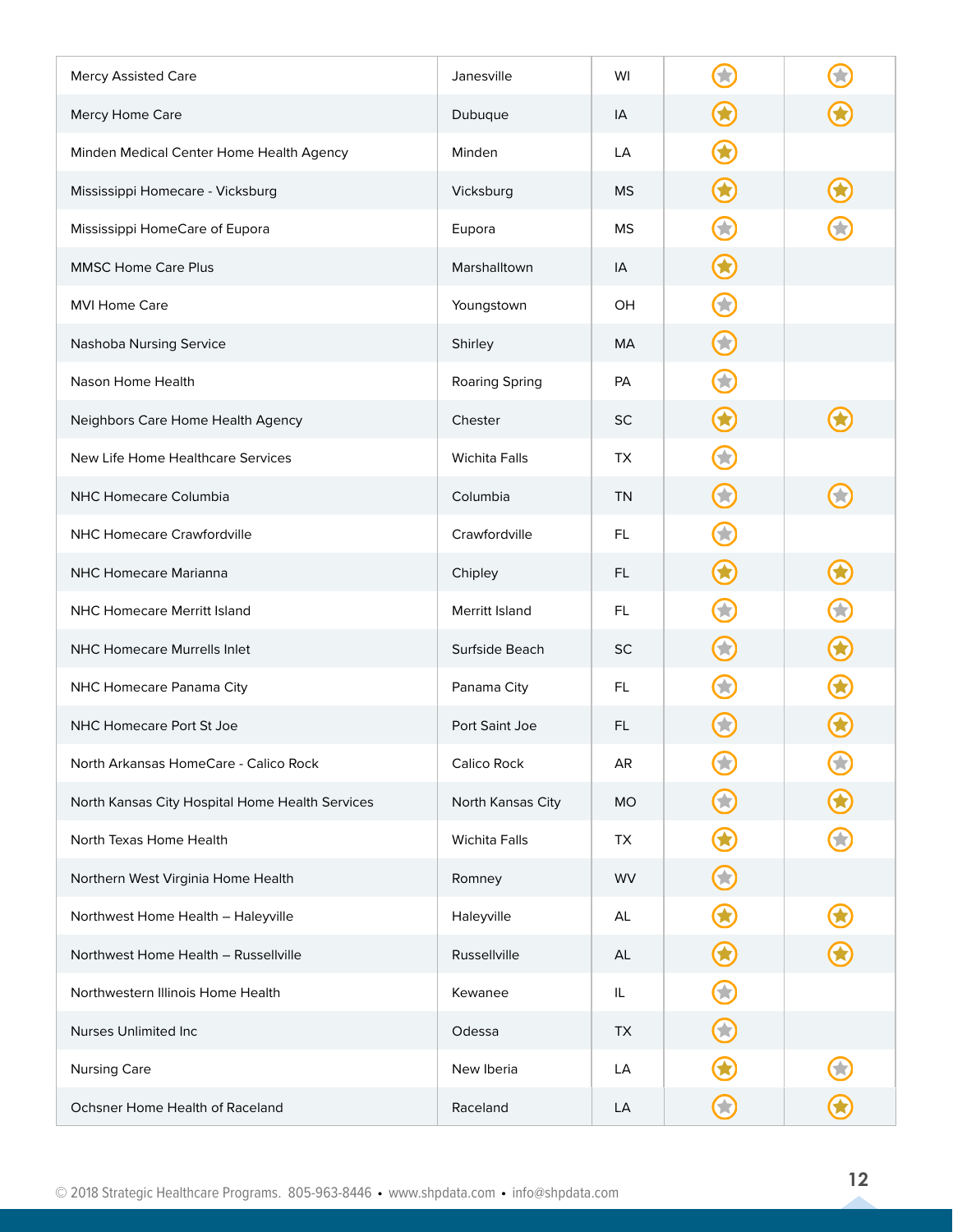| Omni Home Care - Hazleton                | Hazleton             | <b>PA</b> |              |            |
|------------------------------------------|----------------------|-----------|--------------|------------|
| Pacific Rim Home Health Inc.             | Los Angeles          | CA        | $\mathbf{X}$ |            |
| Panhandle Home Health Inc                | Martinsburg          | <b>WV</b> | Ŧ            |            |
| Paradigm Home Care                       | Tyler                | <b>TX</b> | 3            |            |
| PCH Home Health                          | Bluefield            | <b>WV</b> |              |            |
| Peninsula Home Care                      | Seaford              | DE        | 33           |            |
| Personal Touch Home Care                 | North Dartmouth      | MA        |              |            |
| Phelps Regional Homecare                 | Rolla                | <b>MO</b> | 63           |            |
| <b>Prairieland Home Care</b>             | <b>Spring Valley</b> | IL.       |              |            |
| <b>Preferred Home Health Services</b>    | Richlands            | <b>VA</b> | O            |            |
| <b>Premier Care Homecare LLC</b>         | Leesburg             | FL.       | 贪            |            |
| Premier Nursing, LLC Home Health Service | Middletown           | OH        | 3            |            |
| Presence Home Care - Elgin               | Elgin                | IL        |              |            |
| Presence Home Care - Joliet              | Joliet               | IL        | 53           | $\bigodot$ |
| <b>Preston Memorial Homecare</b>         | Kingwood             | <b>WV</b> |              | $\bigcirc$ |
| PrimeCare Home Health                    | Saint Petersburg     | FL.       |              |            |
| Priority Health Group, Inc.              | Glendale             | CA        |              |            |
| ProHealth of Northeast                   | Centre               | AL        |              |            |
| Providence Home Health                   | Columbia             | SC        | O            |            |
| PruittHealth Home Health - Low Country   | Bluffton             | $\sf SC$  |              | 0          |
| PruittHealth Home Health - Toe River     | Newland              | $NC$      |              |            |
| Pruitthealth Home Health-Rome            | Rome                 | GA        | $\bigodot$   |            |
| Punxsutawney Home Health Care            | Punxsutawney         | PA        | $\bigodot$   |            |
| <b>Quality First Home Care</b>           | Columbia             | <b>TN</b> | $\bigodot$   | $\bigodot$ |
| Ray County Memorial Hospital Home Health | Richmond             | MO        |              |            |
| Red Bud Regional Home Care               | Red Bud              | IL        | 63           |            |
| Red River Homecare LLC                   | Paris                | TX        |              |            |
| Regional Health Home Plus                | Rapid City           | <b>SD</b> | $\bf C$      |            |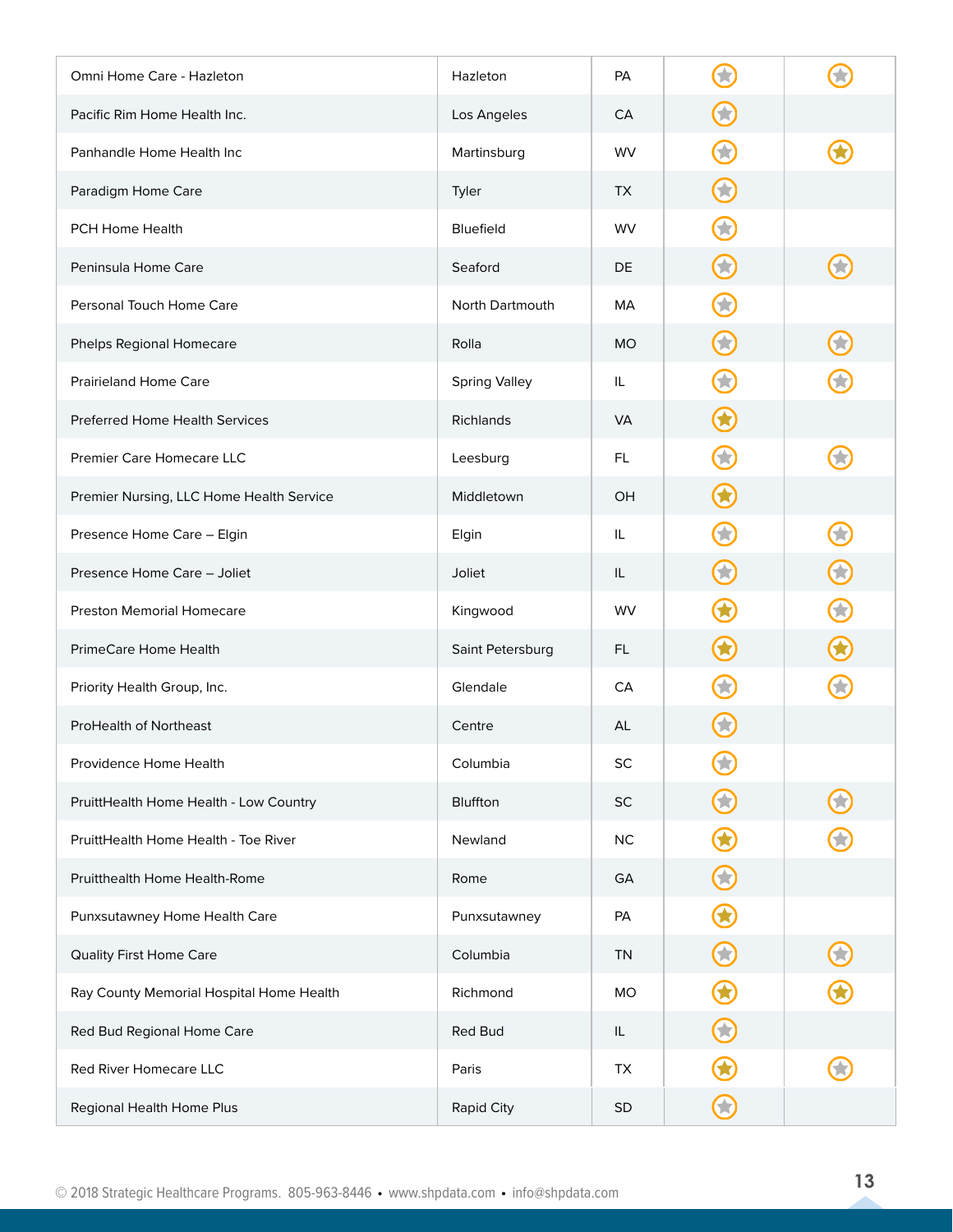| Regional Home Care                             | Helena          | AR         |                         |              |
|------------------------------------------------|-----------------|------------|-------------------------|--------------|
| Regional Home Care Parkway                     | Mayfield        | KY         | 53                      |              |
| Renaissance Home Health                        | Fort Washington | <b>PA</b>  | £                       |              |
| <b>Rex Home Services</b>                       | Raleigh         | <b>NC</b>  | 63                      | 0            |
| Roane Homecare                                 | Spencer         | WV         |                         |              |
| Saline County Health Department                | Salina          | KS         | $\overline{\mathbf{X}}$ |              |
| Sentara Halifax Home Health                    | South Boston    | <b>VA</b>  |                         |              |
| Sharon Reg Health System HHA                   | Hermitage       | PA         | 63                      |              |
| Shawnee Mission Home Health Care               | Shawnee Mission | KS         | $\blacktriangleright$   |              |
| Simi Valley Home Health                        | Simi Valley     | CA         | <b>C3</b>               | $\bigodot$   |
| Sioux Center Home Health And Hospice           | Sioux Center    | IA         |                         | $\bigodot$   |
| Slidell Memorial Hospital Home Health          | Slidell         | LA         | 63                      | $\bigcirc$   |
| Sooner Health Services II, Inc                 | Muskogee        | OK         | $\blacktriangleright$   | $\bigodot$   |
| South Arkansas Home Health                     | El Dorado       | AR         | 3                       | $\bigodot$   |
| South Lake Home Health                         | Clermont        | FL.        |                         |              |
| South Texas Regional Home Health               | Pleasanton      | TX         |                         |              |
| Southampton Memorial Home Health               | Franklin        | VA         |                         |              |
| Southeast Alabama Homecare - Enterprise        | Enterprise      | AL         |                         |              |
| Southeastern Ohio Regional Medical Home Health | Barnesville     | OH         | $\bf G$                 |              |
| Southern Home Health - Lake Charles            | Lake Charles    | LA         | 53                      | $\bigcirc$   |
| Southern Home Health - Nederland               | Nederland       | TX         | O                       | $\bigcirc$   |
| Southern Virginia Regional Home Health         | Emporia         | <b>VA</b>  | $\bf{O}$                | $\bigodot$   |
| St Bernards Home Care                          | Jonesboro       | AR         | $\bf G$                 |              |
| St Josephs Medical Center Home Health          | Stockton        | CA         | $\bigodot$              | $\bigodot$   |
| St Mary's at Home                              | Evansville      | IN         | $\Theta$                | $\bigcirc$   |
| St. Elizabeth Community Hospital Home Health   | Red Bluff       | ${\sf CA}$ | 6                       | $\bigcirc$   |
| St. Landry HomeCare                            | Opelousas       | LA         |                         | $\bigcirc$   |
| St. Vincent's Home Health                      | Birmingham      | AL         | $\bf C$                 | $\bm{\odot}$ |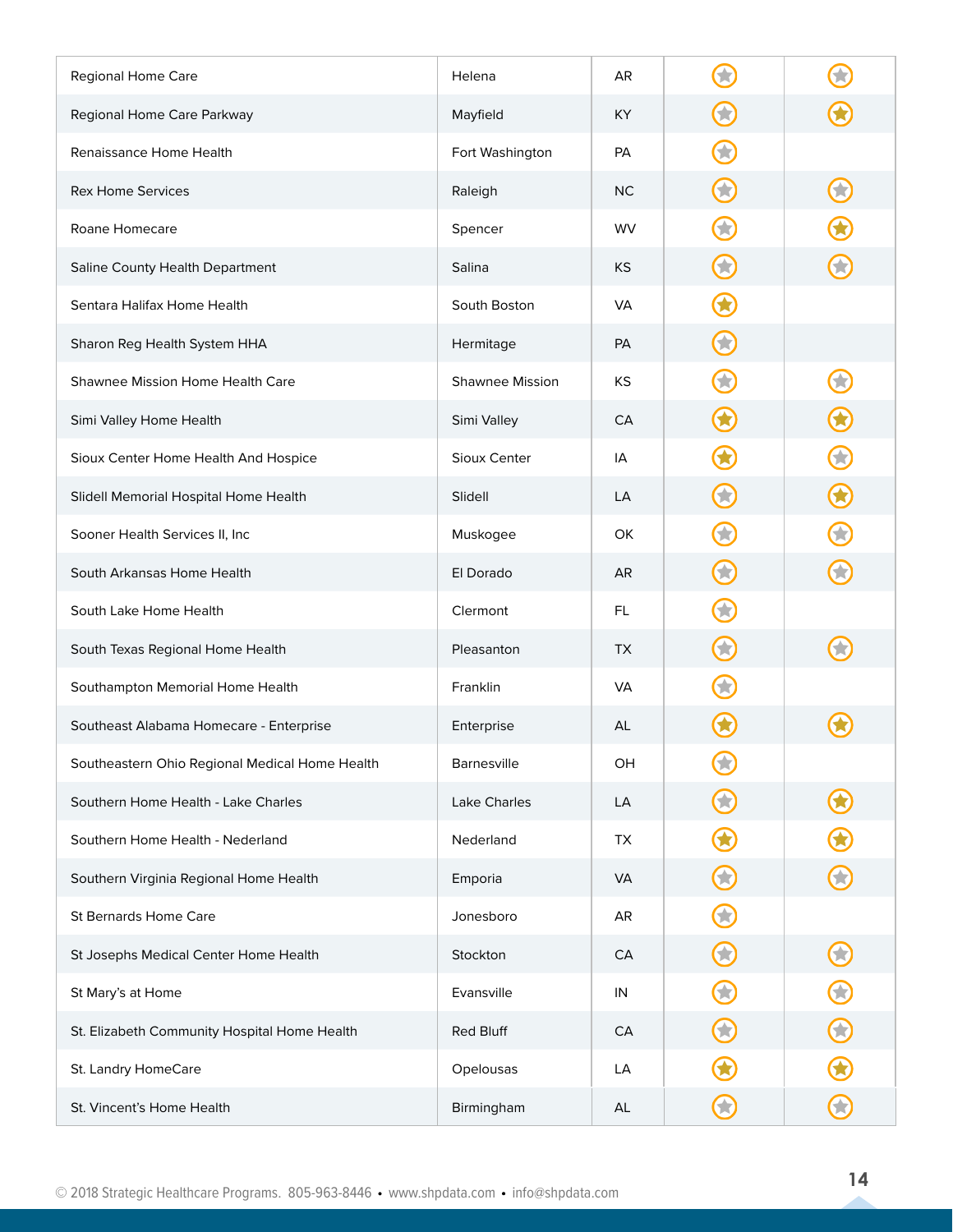| St. Vincent's Home Health                            | Pell City         | AL        |                       |               |
|------------------------------------------------------|-------------------|-----------|-----------------------|---------------|
| Sta - Home Health & Hospice                          | Carthage          | <b>MS</b> | 2                     | $\bf C$       |
| Sta - Home Health & Hospice                          | Greenwood         | <b>MS</b> | 2                     | 0             |
| Steward Home Health Agency, Inc                      | <b>Bellflower</b> | CA        | $\hat{\mathbf{A}}$    |               |
| Stoughton Public Health Association                  | Stoughton         | МA        |                       |               |
| <b>Stratford VNA</b>                                 | Stratford         | <b>CT</b> | 3                     |               |
| Summit Orthopaedic Home Care, LLC                    | Lewes             | DE        |                       |               |
| Suncrest Home Health - Adel                          | Adel              | GA        | 3                     |               |
| Suncrest Home Health - Smithville                    | Smithville        | <b>TN</b> | $\blacktriangleright$ |               |
| Sunflower Home Health                                | Cleveland         | <b>MS</b> | 53                    |               |
| Temple Health at Home                                | Philadelphia      | PA        | 2                     |               |
| Tender Loving Care                                   | Gulfport          | <b>MS</b> | O                     |               |
| TenderCare Home Health                               | Coalgate          | OK        | $\blacktriangleright$ |               |
| Tennova Home Health Jackson                          | Jackson           | <b>TN</b> | 6                     |               |
| <b>Texas Home Health Skilled Services</b>            | Victoria          | <b>TX</b> |                       |               |
| The Cardiac Connection                               | Chesterfield      | <b>VA</b> | 贪                     |               |
| Three Rivers Home Care                               | Louisa            | KY.       |                       |               |
| Tri County Home Health                               | Pottstown         | PA        |                       |               |
| Twin Lakes Home Health                               | Leitchfield       | KY        | $\bf G$               |               |
| <b>UNC Home Health</b>                               | Chapel Hill       | NC        | 大                     |               |
| Union Hospital Home Health                           | Dover             | OH        | 3                     | $\bigcirc$    |
| University of Wisconsin Hospital and Clinics         | Middleton         | WI        | $\bigodot$            | $\bm{\Theta}$ |
| Valley View Home Health                              | Fort Mohave       | AZ        | $\bigodot$            |               |
| <b>VCHS Home Health</b>                              | Ord               | <b>NE</b> | $\bigodot$            | $\bigodot$    |
| Visiting Nurse Association                           | Kansas City       | MO        | $\bigodot$            |               |
| Visiting Nurse Association Of Florida Keys           | Key West          | FL.       | $\bigodot$            |               |
| Visiting Nurse Home Care & Hospice of Carroll County | North Conway      | <b>NH</b> |                       |               |
| VNA Home Health Of Maryland                          | Baltimore         | MD        | $\bf C$               | $\bm{\Theta}$ |